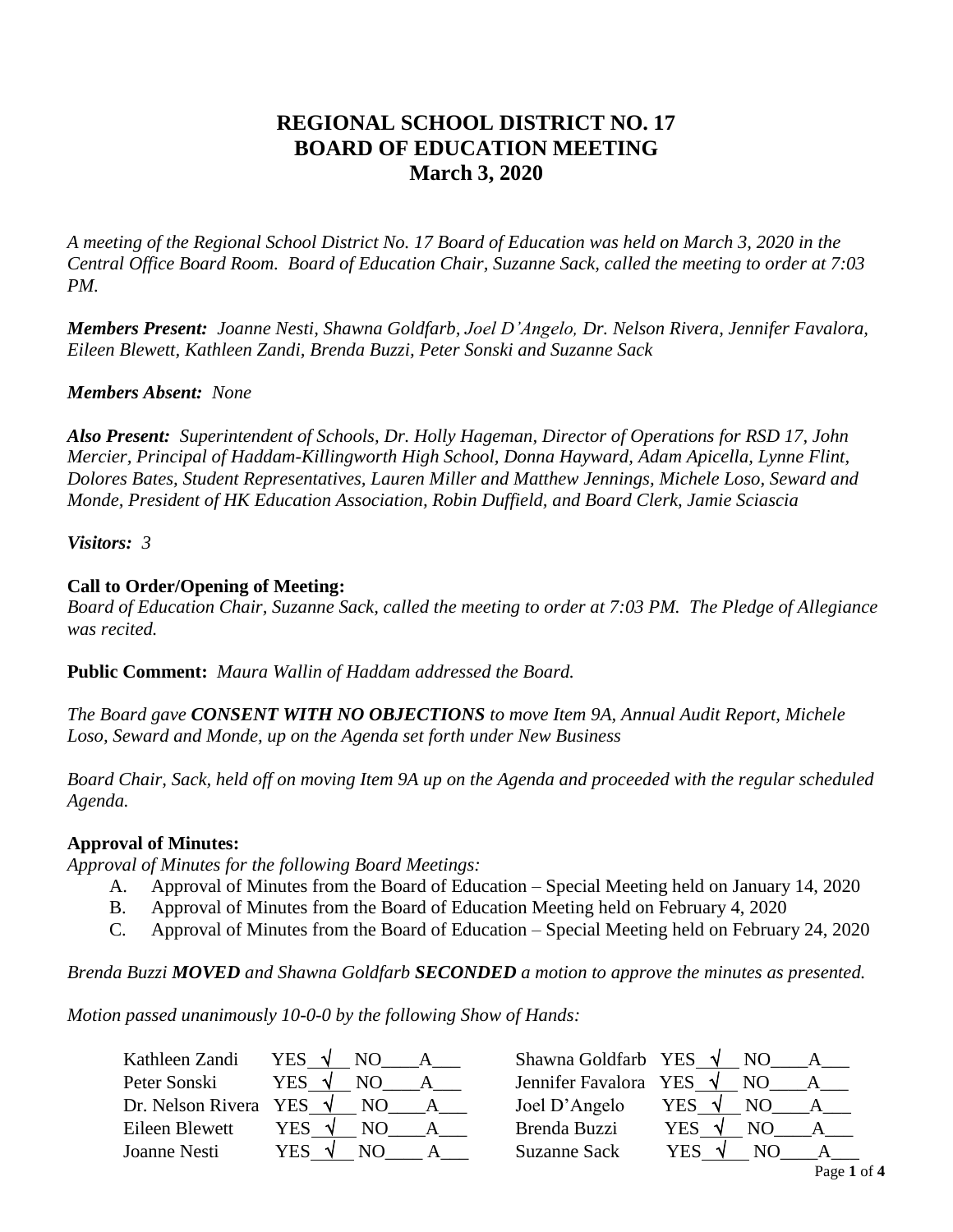## **Report from Student Representatives:**

*Lauren Miller and Matthew Jennings updated the Board.*

*Principal Donna Hayward, Adam Apicella, Lynne Flint, Dolores Bates, Representatives, Lauren Miller and Matthew Jennings, left the meeting at approximately 7:14 p.m.*

*Joanne Nesti MOVED and Dr. Nelson Rivera SECONDED a motion to AMEND the Agenda to move Item 9A, Annual Audit Report, Michele Loso, Seward and Monde up on the Agenda set forth under New Business.*

*Unanimous Consensus of the Board is to approve the Amendment.*

#### **New Business:**

**A. Annual Audit Report, Michele Loso, Seward and Monde** *Michele Loso updated the Board.*

*Michele Loso left the meeting at approximately 7:21 p.m.*

*Peter Sonski MOVED and Kathy Zandi SECONDED a motion to move Item 9B, BES Carpet Project, up on the Agenda set forth under New Business.*

*Unanimous Consensus of the Board is to approve the above Motion.*

#### **New Business:**

#### **B. BES Carpet Project**

 *Vice Chair, Peter Sonski, updated the Board. John Mercier updated the Board.*

*Shawna Goldfarb MOVED and Peter Sonski SECONDED a motion to expend but not exceed \$45,000 for the installation and material of BES Carpeting.* 

*Motion passed unanimously 10-0-0 by the following votes:*

| Kathleen Zandi        | YES √<br>N <sub>O</sub> | Shawna Goldfarb YES $\sqrt{}$   | N <sub>O</sub>   |
|-----------------------|-------------------------|---------------------------------|------------------|
| Peter Sonski          | YES.                    | Jennifer Favalora YES $\sqrt{}$ | NO.              |
| Dr. Nelson Rivera YES | N()                     | Joel D'Angelo                   | YES<br>NО        |
| Eileen Blewett        | YES.                    | Brenda Buzzi                    | <b>YES</b><br>NΟ |
| Joanne Nesti          | YES                     | <b>Suzanne Sack</b>             | YES<br>NO)       |

## **Board Committee Reports and Future Meetings**

- **A. Facilities Subcommittee** *Board Vice-Chair, Sonski, updated the Board.*
- **B. Finance Subcommittee** *Eileen Blewett updated the Board.*
- **C. Policy Subcommittee** *Joanne Nesti updated the Board.*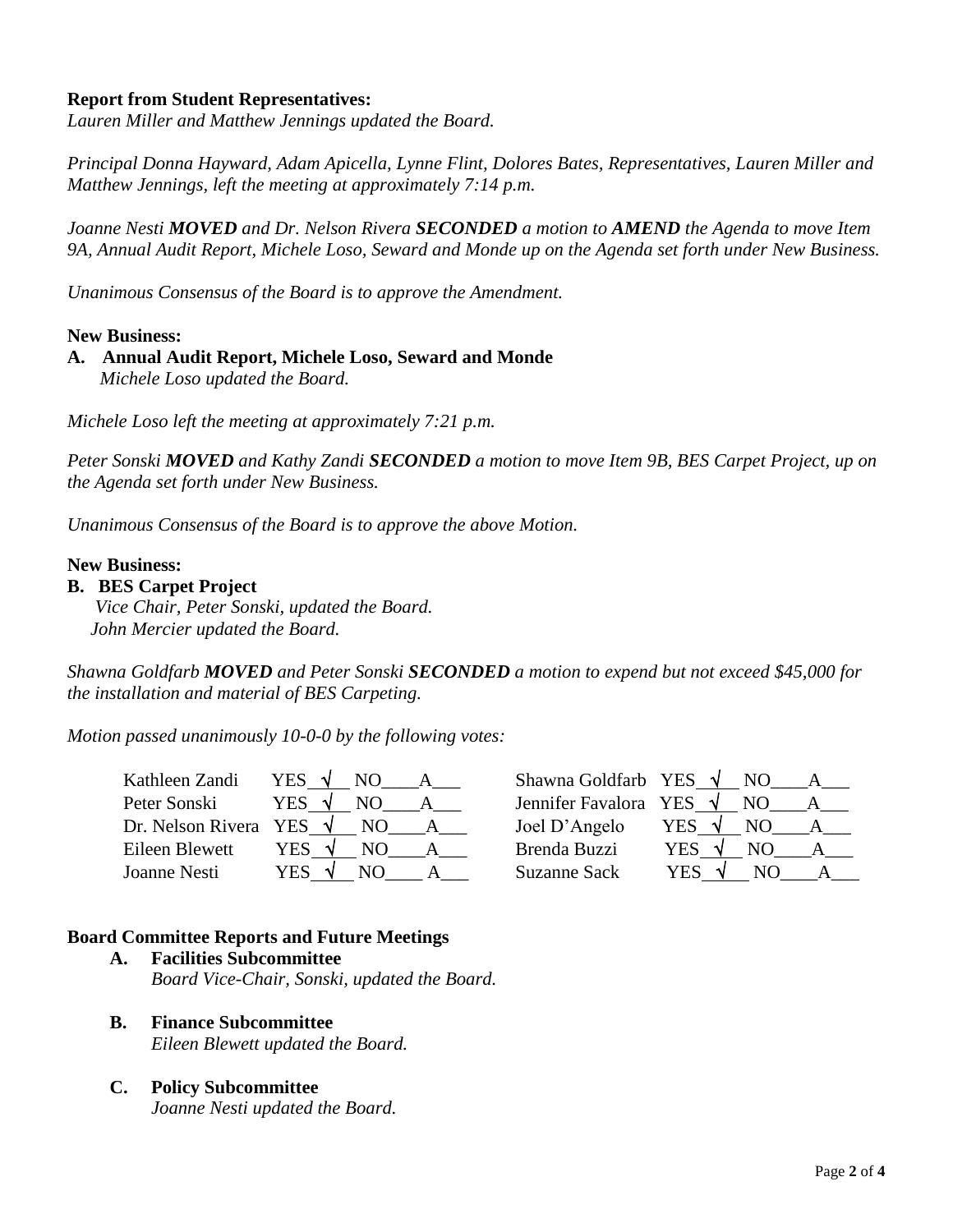**D. Communications Subcommittee**

*Jen Favalora updated the Board.*

**E. Personnel and Evaluation Subcommittee**  *Board Chair, Sack, updated the Board.*

#### **Board Liaison Reports**

- **A. Healthy Communities – Healthy Kids Council** *No Report.*
- **B. LEARN**  *Board Chair, Sack, updated the Board*.
- **C. Park & Recreation** *No Report*.
- **D. Haddam Board of Selectmen** *Brenda Buzzi updated the Board.*
- **E. Killingworth Board of Selectmen** *Kathleen Zandi updated the Board.*

## **Old Business:** *No Reports.*

#### **Consent Agenda:**

*The donations on the Consent Agenda are made to the school system as a whole, and the Superintendent may direct any monies to specific schools or programs at her discretion.*

- A. Acceptance of a donation in the amount of \$565.00 by an anonymous donor (school parent) to be used as scholarship funds for the  $8<sup>th</sup>$  Grade Washington D.C. Trip and to be deposited into the Student Activity Fund. Submitted by Dolores Bates, Principal of Haddam-Killingworth Middle School.
- B. Acceptance of a donation in the amount of \$39.55 from Lathrop Vending, Inc. to be deposited into the Student Activity Fund. Submitted by Donna Hayward, Principal of Haddam-Killingworth High School.
- C. Acceptance of a donation in the amount of \$47.65 from an Anonymous Donor (Community Member) to be deposited into the Student Activity Fund. Submitted by Dolores Bates, Principal of Haddam-Killingworth Middle School.
- D. Acceptance of a donation in the amount of \$80.78 from an Anonymous Donor (Community Member) to be deposited into the Student Activity Fund. Submitted by Dolores Bates, Principal of Haddam-Killingworth Middle School.

*Kathleen Zandi MOVED and Brenda Buzzi SECONDED a motion to approve Consent Items A-D as presented with great appreciation.* 

*Motion passed unanimously 10-0-0 by the following Show of Hands:*

| Kathleen Zandi                   | YES   |     | Shawna Goldfarb YES $\sqrt{}$   |                | N <sub>O</sub> |  |
|----------------------------------|-------|-----|---------------------------------|----------------|----------------|--|
| Peter Sonski                     | YES V |     | Jennifer Favalora YES $\sqrt{}$ |                | N()            |  |
| Dr. Nelson Rivera YES $\sqrt{ }$ |       | NO. | Joel D'Angelo                   | YES $\sqrt{ }$ | N()            |  |